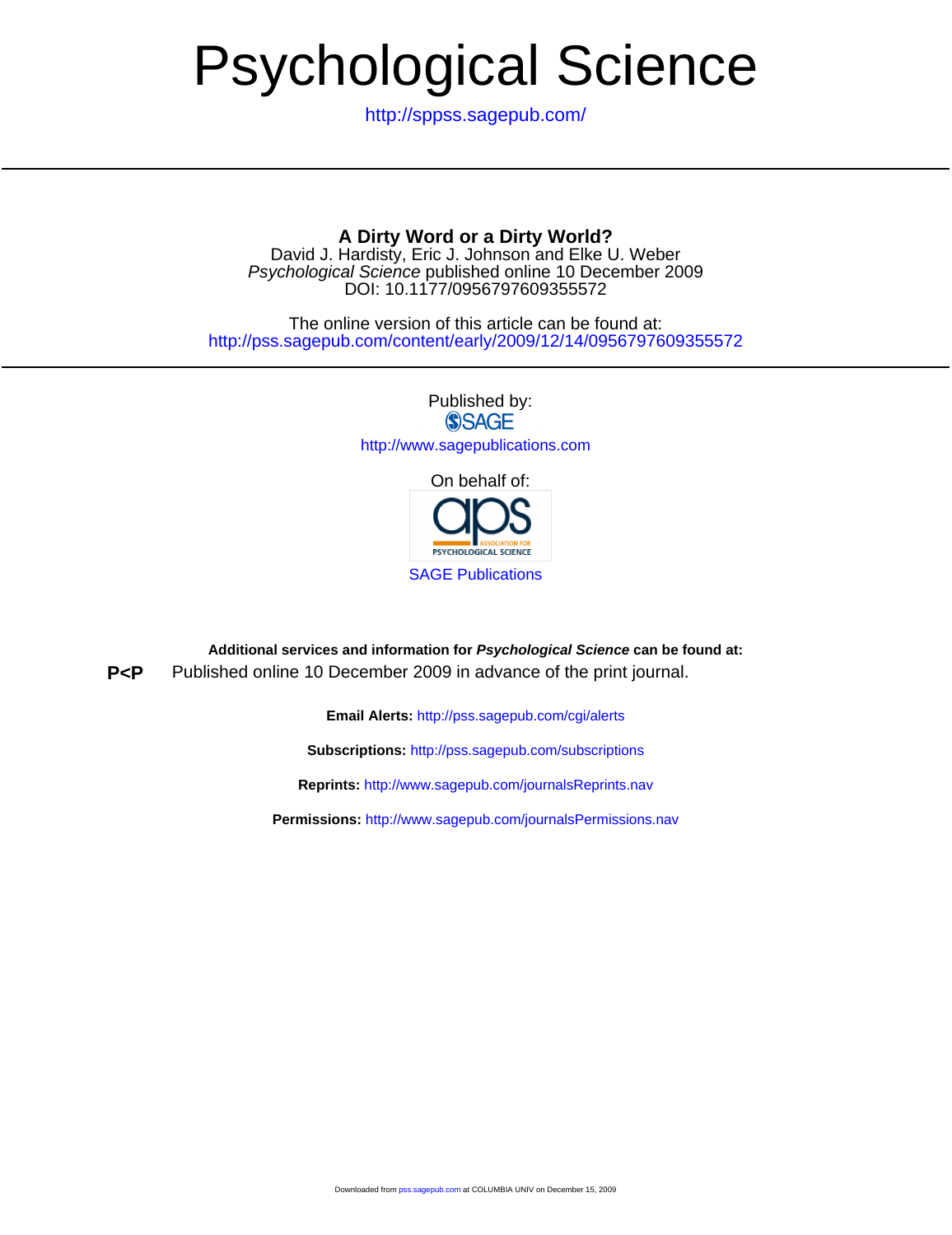*Research Article*

# FOR PSYCHOLOGICAL SCIENCE

### **A Dirty Word or a Dirty World? Attribute Framing, Political Affiliation, and Query Theory**

Psychological Science  $XX(X)$  1–7 © The Author(s) 2009 Reprints and permission: http://www .sagepub.com/journalsPermissions.nav DOI: 10.1177/0956797609355572 http://pss.sagepub.com



#### **David J. Hardisty, Eric J. Johnson, and Elke U. Weber**

Columbia University

#### **Abstract**

We explored the effect of attribute framing on choice, labeling charges for environmental costs as either an earmarked tax or an offset. Eight hundred ninety-eight Americans chose between otherwise identical products or services, where one option included a surcharge for emitted carbon dioxide. The cost framing changed preferences for self-identified Republicans and Independents, but did not affect Democrats' preferences. We explain this interaction by means of query theory and show that attribute framing can change the order in which internal queries supporting one or another option are posed. The effect of attribute labeling on query order is shown to depend on the representations of either taxes or offsets held by people with different political affiliations.

#### **Keywords**

attribute framing, constructed preference, consumer choice, political affiliation, query theory

Received 9/18/08; Revision accepted 4/30/09

Leading economists and climate scientists agree that a carbon tax would be the single most effective measure the United States could take to curb carbon dioxide emissions and encourage the development of alternative energy sources (Hansen, Stiglitz, Pachauri, & Rosenzweig, 2008). Yet carbon taxes are seldom mentioned by politicians, presumably because taxes are widely unpopular. At the same time, a carbon-offset industry has sprung up for people wishing to voluntarily pay more for carbon-producing activities, under the premise that carbon emissions will be balanced out by funding alternative energy production or carbon capture.

Does this new industry thrive on the concerns of a small niche of environmental activists, or might political support for a tax be more widespread if the price increase were labeled differently? The literature on attribute framing suggests that labels make a big difference (Levin, Schneider, & Gaeth, 1998). For example, people pay more for a burger described as 75% lean than one described as 25% fat (Levin & Gaeth, 1988) and have more positive attitudes toward medical procedures when they are described by their survival rate rather than mortality rate (Marteau, 1980; McNeil, Pauker, Sox, & Tversky, 1982; Wilson, Kaplan, & Schneiderman, 1987). Almost all attribute-framing studies have treated individual differences as noise, but the effect of framing should depend on peoples' existing representations of attribute labels. Indeed, when Braun, Gaeth, and Levin (1997) labeled chocolate bars

as 20% fat rather than 80% fat free, women paid significantly more attention to the fat content (listing it as a reason for their choice and remembering it) than did men and were more strongly influenced by the framing (choosing the 80% fat-free option much more often than the 20% fat option).

Given the hot-button nature of taxes in U.S. politics, we hypothesized that the framing of a carbon fee as either a tax or an offset would affect Democrats and Republicans differently, because Republicans generally have a more negative representation of taxes (American National Election Studies, 2004). This would be consistent with studies demonstrating strong, reliable individual differences based on political conservatism (for a review, see Jost, 2006) and the differential sensitivity of conservatives to the labeling of financial options (Morris, Carranza, & Fox, 2008).

Whereas previous attribute-framing studies have compared different ways of describing a single attribute (i.e., 75% lean vs. 25% fat), our study examined different ways of labeling a trade-off. In both frames, a price increase is used to fund carbon-reducing measures. Describing this increase as a tax highlights the increased cost required to provide the

**Corresponding Author:**

David J. Hardisty, Department of Psychology, Columbia University, 406 Schermerhorn Hall, 1190 Amsterdam Ave. MC 5501, New York, NY 10027 E-mail: djh2117@columbia.edu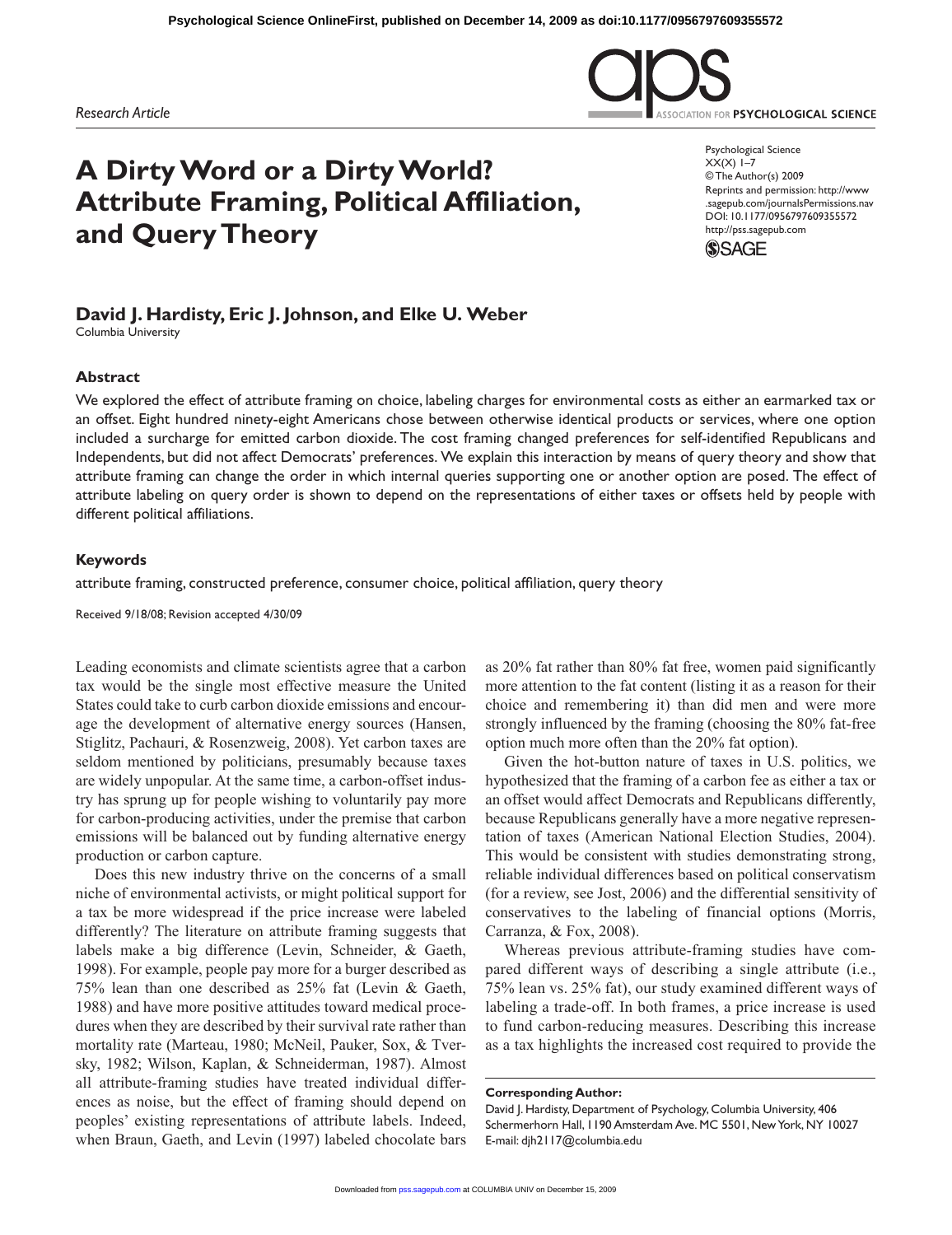benefit, whereas describing it as an offset highlights the benefit provided by the cost. After reading a description of the tax (or offset) program, participants considered pairs of products, one of which included the fee in its price. We predicted that more participants would prefer the costlier product when the price increase was labeled an "offset" than a "tax" but that this attribute-framing effect would be weaker for self-identified Democrats than for members of other political parties.

To understand the processes that may produce attributeframing effects, we applied query theory (Johnson, Haubl, & Keinan, 2007; Weber et al., 2007), which assumes that options are evaluated by sequential queries that retrieve different aspects of potentially relevant knowledge about the options. For example, one query might ask why one should choose the cheaper option, and a second query would then retrieve aspects supporting the more expensive option with the tax (or offset). An important prediction of query theory is that because of output interference, the order of queries matters. The first query typically generates a richer set of answers than the second; reversal of query order will therefore result in a different balance of evidence.

For attribute framing, we argue that labels determine query order. In keeping with research on predecision distortions in information search that help to enhance preference for early favorites among options (Russo, Meloy, & Wilks, 2000), we hypothesize that people will first query reasons for picking the more attractive sounding option, followed by consideration of reasons for the other option (Weber & Johnson, 2009). Given the recent dramatic growth of interest in carbon dioxide reduction in the United States (*carbon neutral* was the "Word of the Year" in 2006 according to the *New Oxford American Dictionary*; Oxford University Press, 2006), we predict that most Americans will be attracted by the more expensive carbonneutralizing option, querying reason for its choice first, when it is framed as a carbon offset. When framed as a carbon tax, the initial appeal of the more expensive carbon-neutralizing option will be much reduced for Americans who consider taxes to be a dirty word, thus equalizing or reversing the order of queries.

The assumptions of query theory have been supported in studies of the endowment effect, where ownership changes the order of queries (Johnson et al., 2007), and in studies of intertemporal choice, where the default date of consumption determines the order of queries (Weber et al., 2007). In both of these applications, thought listings provided by decision makers before their judgments or choices showed that task conditions changed the order in which evidence was retrieved. Resulting differences in the balance of evidence mediated the observed behavioral effects. In our second study, we therefore predicted that trade-off label frames and political affiliation would influence the structure and number of aspects supporting the two alternatives in thought listings provided by participants and that those would predict choices.

#### **Study 1** *Method*

**Participants.** We recruited 275 on-line participants through ads for studies on decision making. Participants received \$8 for completing this study and an unrelated study. Five participants who completed the studies in less than 10 min were excluded (average completion time was 30 min). We also excluded data from 25 participants who gave inconsistent responses, indicating lack of attention (i.e., choosing Product A but then preferring Product B in a continuous preference measure). All further analyses concern the remaining 245 participants. Participants (60% women and 40% men) had an average age of 41 years (*SD* = 13). The median household income was \$35,000 to \$49,999; 38% classified themselves as Democrats, 25% as Republicans, and 37% as "none of the above," whom we label here as Independents.

**Procedure.** Participants read a one-page explanation of policies that would increase the cost of certain products believed to contribute to global warming through energy use and resulting carbon dioxide emissions. They learned that these price increases would be used to fund programs designed to decrease the level of carbon dioxide in the environment, through funding alternative energies or carbon sequestration. This description was the same for all participants except for a single sentence that described the rationale behind the cost increase and labeled it as either a tax or an offset. In the *tax* condition, participants read, "The goal of a carbon tax, which may or may not be mandatory, is therefore to fund these efforts and ensure that the price of an activity reflects the true cost to society." In the *offset* condition, they read, "The goal of a carbon offset, which may or may not be mandatory, is therefore to make an activity carbon neutralmeaning that there is no net contribution to global warming." (Note that although this presents a potential confound between label and justification, this issue was addressed in Study 2.)

Participants subsequently were presented with four pairs of product decisions (i.e., gasoline, airline flights, electricity providers, and computers) that provided them with the identical product or service at two price levels: a cheaper one and a more expensive one, which included a carbon tax (or offset). We used current market prices for the products and determined the price of the tax or offset by averaging the estimates of several on-line carbon-offset providers. For example, one product pair was a round-trip flight from New York to Los Angeles for \$345 or the same flight for \$352, including a carbon tax (or offset). For each product pair, participants indicated their preferred option (dichotomous choice), how strongly they preferred each option (on a 5-point scale ranging from *strongly prefer A*, *−*2, to *strongly prefer B*, 2), and whether they believed the carbon offset (or tax) should be made mandatory for all products of that type (on a 7-point scale ranging from *definitely not*, –3, to *definitely*, 3). Because product type did not interact with tax/offset framing or political party, we collapse across products in our analyses and figures. Finally, participants provided demographic information, including their political affiliation.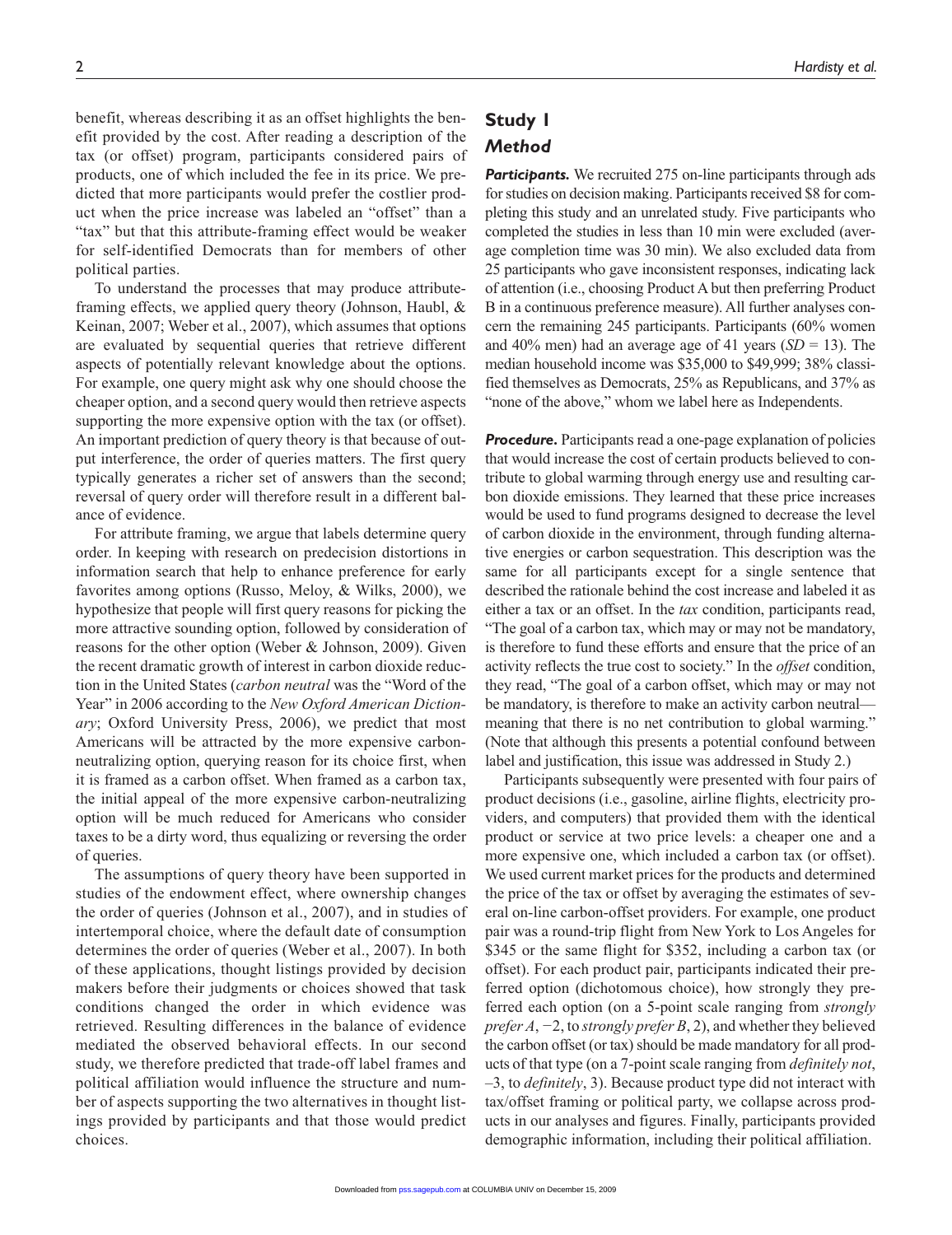#### *Results*

Figure 1 shows that Democrats were equally likely to choose the more expensive product whether the additional charge was labeled as a tax or an offset, whereas Independents and Republicans were more likely to choose the costlier product when the included fee was labeled an offset than when it was labeled a tax. To model the repeated dichotomous-choice data, we used hierarchical linear logistic regression with a random effect of individual.<sup>1</sup> The results confirmed the impression given by Figure 1. There were main effects of frame,  $z(241) = 4.1, p < .001$ , and party,  $z(241) = 3.7$ ,  $p < .001$ . Democrats were relatively unaffected by the attribute label,  $(.56 \text{ vs. } .50, d = 0.13)$ , Independents were affected (.49 vs. .28,  $d = 1.3$ ), and Republicans showed the biggest difference (.53 vs. .13,  $d = 2.0$ ). Put another way, when participants considered the offset, there were no differences in choices between political parties, but when they considered the tax, there was a strong decreasing trend. We tested this specific hypothesis by an analysis of simple effects, testing whether the acceptance of the added cost would be greatest among Democrats followed by Independents followed by Republicans, separately in each frame condition. This showed no effect for party in the offset condition,  $z(241) = 0.7$ ,  $p > .5$ , but a strong decreasing trend in the tax condition,  $z(241) = 4.0$ ,  $p < .001$ . The preference-strength data showed the same pattern of results as the choice data and so have been omitted from the results. Respondents' support for making the cost increase mandatory, shown in Figure 2, showed a similar pattern. Although the same effects were significant for supporting mandatory price increases, the effect size of framing among non-Democrats was smaller than for choices  $(d = 0.4)$ .

There were no significant differences between frames and political affiliations on any of the demographic variables we measured. Although parties differed on environmental attitudes,<sup>2</sup> these did not interact with frame, and the Frame  $\times$  Party interaction remained significant when environmental attitudes were added to the model.

#### *Discussion*

As predicted, participants were more likely to prefer the more expensive product and were more supportive of regulation when the cost increase was described as a carbon offset than when it was described as a carbon tax. Political affiliation moderated the effect of frame: Democrats were not affected by framing, but Independents and Republicans strongly preferred the offset to the tax. This study showed that attribute framing matters and that its effect depends on party affiliation.

#### **Study 2**

Even though the importance of attribute labeling to political discourse and public policy is widely discussed (Weston, 2007), less is known about the cognitive or affective processes that drive these effects. In Study 2, we examined the possibility

□ Offset □ Tax 1.0 .9 e Proportion Choosing th .8 Costlier Product Costlier Product .7 .6 .5 .4 .3 .2 .1 0 Democrat Independent Republican

**Fig. 1.** Proportion of Democrats, Independents, and Republicans who chose the more expensive product, averaged across products, in the offset and tax attribute-framing conditions in Study 1. Error bars represent ±1 *SE*.

that the frames lead to differences in how preferences between products are constructed and that these differences explain why frame interacts with party. To do this, we used a concurrentthought listing, asking respondents to report what went through their mind as they made their choices. In keeping with query theory, we expected the order of queries for reasons supporting each option to differ in the two framing conditions, which in turn (due to output interference) would change the balance of evidence on which the choice would be based.

We expected that Republicans' immediate negative reactions to the tax option would lead them to consider advantages of the cheaper option first, leading to a balance of evidence favoring the cheaper option. In contrast, members of other parties would have less polarized thought orders as a function of

**Fig. 2.** Participants' mean ratings of whether they believed that the increase in product cost should be mandatory in Study 1. Results are shown separately for Democrats, Independents, and Republicans in the offset and tax attributeframing conditions. Ratings were made on a 7-point scale ranging from –3, *definitely not*, to 3, *definitely*. Error bars represent ±1 *SE*.

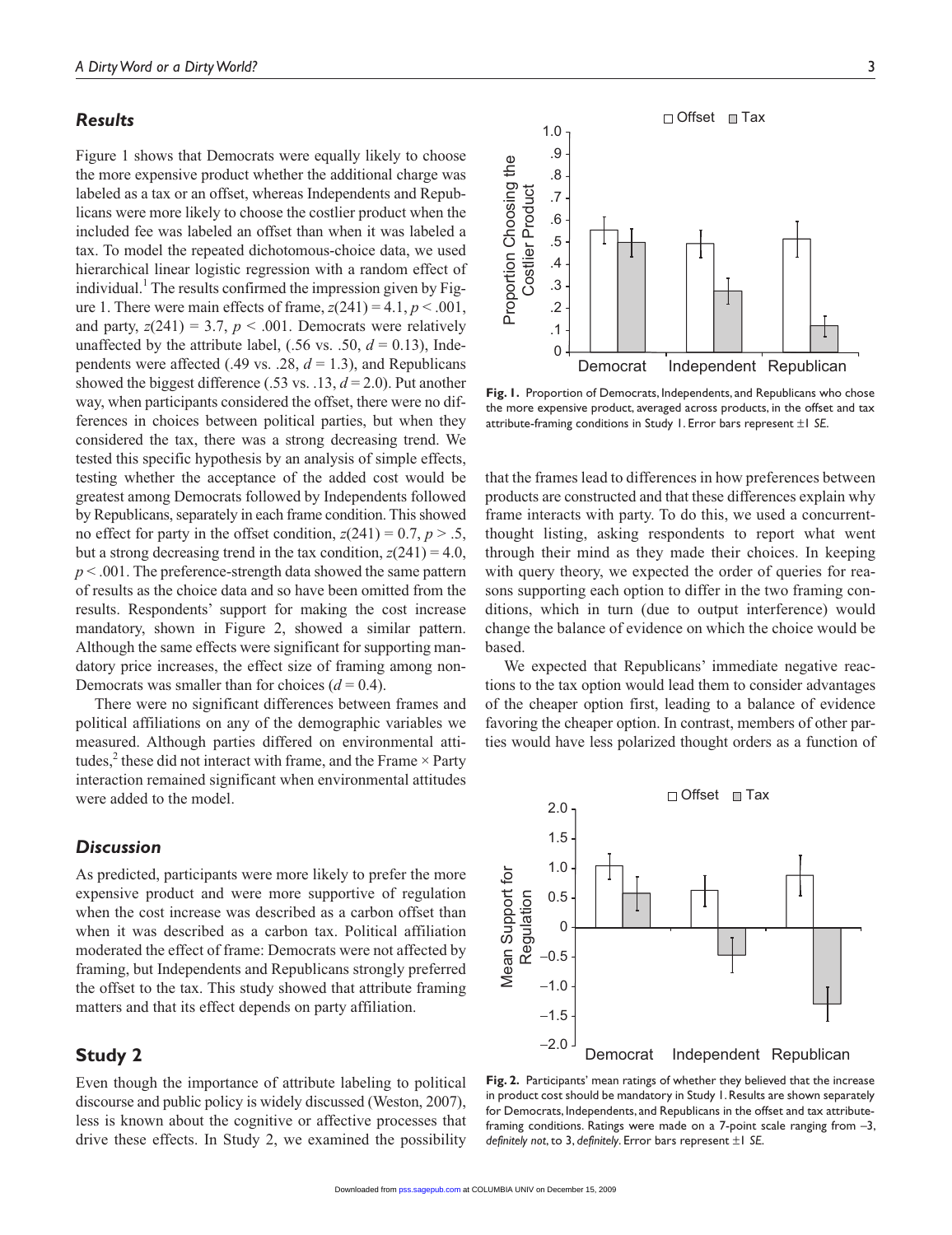trade-off framing, leading to a more similar balance of evidence and choices. We also examined an alternative mood explanation, namely, that Republicans have a strong negative affective reaction when the additional charge is described by the word *tax,* which in turn leads them to reject the tax-framed option.

#### *Method*

**Participants.** Participants  $(N = 373)$  were drawn from the same population and recruited in the same way, and had similar demographics to those of Study 1. We cleaned the data as in Study 1, leaving 337 participants for our analyses.

*Procedure.* Participants first practiced listing their thoughts and the use of the Web-based interface to do so by describing their thoughts about purchasing a convertible car. This methodology has been used successfully to study cognitive processes in similar tasks (Johnson et al., 2007; Weber et al., 2007). Participants then read an explanation of measures that would increase the cost of certain products and about the use of these proceeds to reduce carbon dioxide emissions. Unlike Study 1, this explanation was precisely the same between conditions with the exception of the word *tax* or *offset.* Next, all participants chose between two airline tickets, one of which was more expensive but included a carbon tax (or offset). Participants then listed their thoughts, one at a time, following the instructions, "Please tell us everything you are thinking of as you consider this decision. . . . We would like you to list any thoughts, both **positive** and **negative**. . . ." Next, participants indicated which airline ticket they would choose and whether the carbon tax (or offset) should be made mandatory for all airline tickets sold in the United States. Subsequently, participants completed the Positive and Negative Affect Schedule (Watson, Clark, & Tellegen, 1988). Participants then viewed their own thought listings and classified each as to whether it supported the ticket with the carbon fee (or opposed the cheaper ticket), supported the other ticket, or neither. Finally, participants provided demographic data.

#### *Results*

We replicated the choice and preference results of Study 1. The effect of frame on choice depended on participants' political affiliation, as seen in Figure 3. For Democrats, there was no effect of frame (.64 vs. .62,  $d = 0.03$ ), but for other parties there was a large effect (.63 vs. .37,  $d = 0.53$ , for Independents and .58 vs. .26,  $d = 0.68$ , for Republicans). A logistic regression containing the factor frame, and nested separate simple effects of party within each frame, confirmed the impression of Figure 3: a strong effect of party in the tax condition ( $\beta$  =  $-0.82$ , *SE* = 0.23, *p* < .001) and no effect in the offset condition,  $(\beta = -0.11, SE = 0.21, p > .5)$ .

No significant differences between frames were found on self-reported positive or negative affect for any party (all

chose the more expensive flight ticket in the offset and tax attribute-framing conditions in Study 2. Error bars represent ±1 *SE*.

*p*s > .15). As in Study 1, demographic variables did not vary by frame or party.

On average, participants listed 2.7 thoughts (*SD* = 1.4) about the choice, which did not vary by condition. Query theory predicts that in consumer decisions without a default choice or other reasons (like ownership) for favoring one option over the other, decision makers' attention will be attracted by options with positive attributes or unique attributes. Reasons for choosing the initially (more) attractive option (which include reasons against choosing the other option) will be queried first, followed by a query about reasons for the other option. If we assume that Democrats have positive associations to both carbon offsets and carbon taxes, we predict that they should query reasons for choosing the more expensive airplane ticket first, followed by reasons for choosing the cheaper ticket, under both attribute frames. If Independents and Republicans, on the other hand, can be assumed to have negative associations to carbon taxes, but (more) positive associations to carbon offsets, we predict that they should also query reasons for choosing the more expensive airplane ticket first under the offset frame but should query reasons in support of choosing the cheaper ticket first under the tax frame.

The presence of sequential queries and the order of such queries can be inferred from a statistic called the standardized median rank difference (SMRD; see Johnson et al., 2007). We computed the SMRD scores of respondents with different party affiliations and in different attribute-frame conditions using the formula  $2(MR_c - MR_e)/n$ , where  $MR_e$  is the median rank order of thoughts supporting the more expensive option (or opposed to the cheaper option),  $MR_c$  is the median rank of thoughts supporting the cheaper option, and *n* is total number of thoughts listed. SMRD scores can take on values from 1 to  $-1$ , with positive scores indicating that reasons supporting the more expensive option were queried first. Observed SMRD scores are shown in Figure 4. In keeping with our hypothesis, we found a shift in the structure of thought going from Democrat to



 $\Box$  Offset  $\Box$  Tax

.6 .7 .8 .9 1.0

e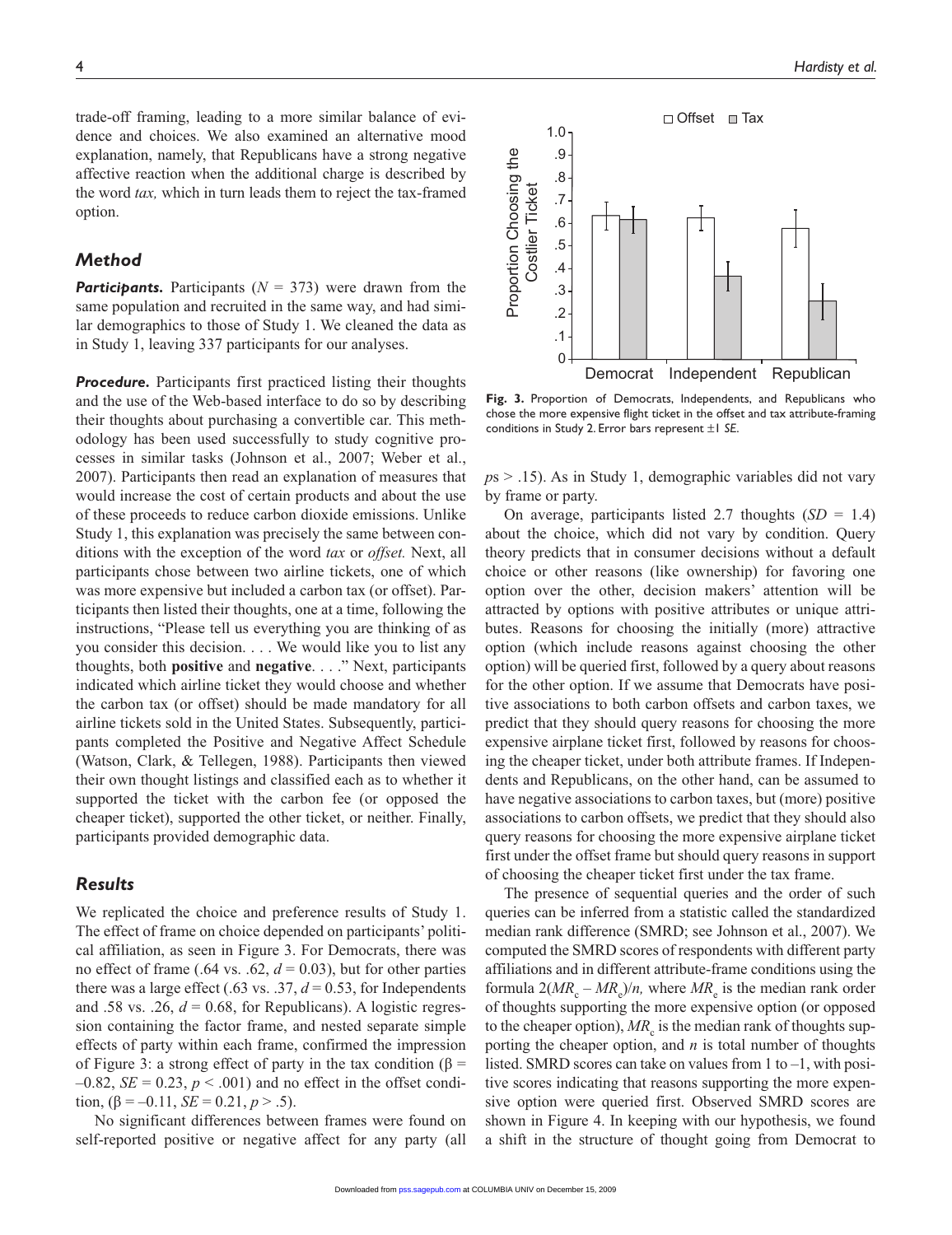Independent to Republican in the tax frame,  $t(333) = 2.3$ ,  $p <$ .05, but not in the offset frame, *t*(333) = 1.2, *p* > .2.

If query order changes as a result of attribute frame for non-Democrats, we expect a similar pattern of results in the content of participants' thought listings, with non-Democrats listing relatively more thoughts supporting the environmental fee in the offset than in the tax condition. In accordance with query theory, SMRD scores were highly correlated with the content of thoughts ( $r = .68$ ,  $p < .001$ ), indicating that participants who listed supportive thoughts earlier also tended to list relatively more supportive thoughts.

We calculated the balance of thoughts as a difference score between the number of thoughts supporting the more expensive option and the number of thoughts supporting the cheaper option. The pattern of results, summarized in Figure 5, resembled the pattern for choices, except for a trend for Democrats to list a relatively greater number of supportive thoughts when considering the tax than when considering the offset,  $t(129)$  = 1.7,  $p = 0.09$ . As in our analysis of choices, an analysis of simple effects showed a strong effect of party in the tax frame,  $t(332) = 4$ ,  $p < .0001$ , but not in the offset frame,  $t(332) = 0.5$ ,  $p > .95$ .

The two summary statistics of thought listings predicted choices. A logistic regression including balance of thoughts ( $\beta$  = 1.7, *p* < .001) and SMRD scores (β = 2.1, *p* < .001), accounted for roughly 50% of the variance in choices (Nagelkerke  $R^2$  = .52). Those who listed thoughts supporting the more expensive option relatively earlier and listed a greater number of those thoughts were more likely to choose the more expensive ticket.

Finally, we expected the structure and content of thought listings to mediate the effect of frame. To demonstrate this, we entered both putative mediators into the logistic regression predicting choices based on party affiliation, separately for each frame. This reduced the effect of party in the tax frame, from highly significant ( $\beta$  = 0.82,  $p$  < .0001) to only marginally significant (β = 0.59,  $p = .054$ ). This mediation was significant for both content ( $p < .001$ ) and structure ( $p < .05$ ), according to recommended bootstrapping mediation tests (Shrout & Bolger, 2002) with 10,000 replications. The ability of these thoughtlisting characteristics to both predict choices and mediate the effect of party and frame on choices supports the query theory account of this attribute-framing effect.

#### **Study 3**

A third study  $(N = 316)$  used the same design as Study 2 but explicitly manipulated the order of queries. Half the participants were told to first list thoughts supporting the tax/offset ticket and then list thoughts supporting the cheaper ticket. Query theory and empirical data from Study 2 would suggest that this was the natural order of queries, except for Republicans in the tax frame, for whom this was an unnatural order. The other half of participants were prompted to list thoughts in the reverse order, which would be unnatural for most participants but natural for Republicans in the tax frame.



**Fig. 4.** Mean standardized median rank difference (SMRD) scores for Democrats, Independents, and Republicans in the offset and tax attributeframing conditions in Study 2. Error bars represent ±1 *SE*.

Republicans had a hard time complying with our request to first list thoughts favoring the more expensive option when framed as a tax, with many reverting to their natural tendency to first list arguments against that option. Hence, only 46% of Republicans actually followed directions in the unnaturalorder tax condition (as compared with 100% in the naturalorder tax condition). Democrats and Independents generally followed task instructions under all framing conditions.

Previous manipulation of query order showed that reversing queries from their natural implicit order to an explicit unnatural order eliminated the endowment effect (Johnson et al., 2007) and the often-observed asymmetry in discounting due to direction (Johnson et al., 2007; Weber et al., 2007). Thus, we expected to replicate the effect of framing and party when queries matched the natural order, but for the effect to be severely



**Fig. 5.** Mean balance of thoughts regarding the more expensive flight tickets among Democrats, Independents, and Republicans in the offset and tax attribute-framing conditions in Study 2. Balance of thoughts was calculated as the number of thoughts supporting the more expensive ticket minus the number of thoughts supporting the cheaper ticket. Error bars represent ±1 *SE*.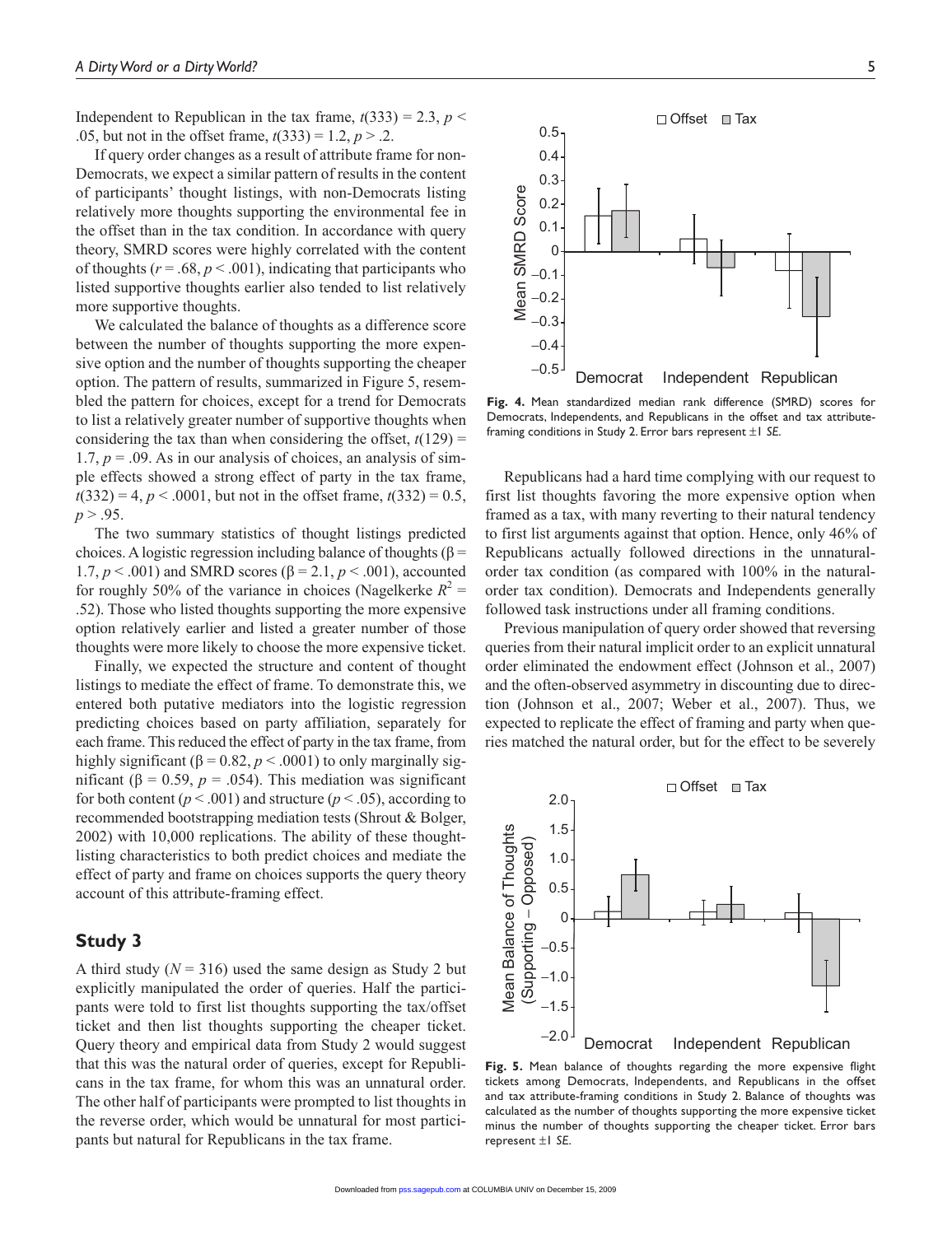attenuated, or to disappear, when the natural order was reversed. As predicted, when participants listed arguments for the two options in the natural order, we saw the same pattern of choice as in Studies 1 and 2. Logistic regression confirmed a decreasing trend of choosing the more expensive option as a function of political affiliation in the tax condition (β = –0.79, *SE* = 0.41,  $p = .05$ ), but no effect for party in the offset condition ( $\beta = 0.19$ ,  $SE = 0.29, p > .5$ ).<sup>3</sup> In contrast, when participants listed thoughts in the unnatural order, these effects were eliminated (both *p*s > .2). Together, these results suggest that queries played a causal role in the attribute-framing effect observed.

#### **General Discussion**

Attribute framing has been a well-established phenomenon in policy discourse and a frequently exploited one in political practice. Somewhat surprisingly, little attention has been paid to the cognitive or emotional processes that might produce these effects. In three studies, we show that the power of a framing manipulation can depend on participants' preexisting individual differences. Although Democrats didn't differentiate between the tax and offset frames, participants identifying with other parties reacted strongly to frame. We propose that this attribute-framing effect was caused by a difference in the way that respondents constructed their choices, in particular, a difference in the order in which queries supporting either the more expensive or the cheaper option were posed. Due to output interference (with later queries resulting in fewer retrievals), differences in query order result in differences in the balance of support for the two options. Thought listings collected during the process of making a decision showed that decision makers did indeed consider thoughts favoring one or the other option in clusters, which differed in order between conditions, resulting in different balances of evidence. These differences in structure and content predicted choices and mediated framing effects. Due to different political ideologies, framing the cost increase as a tax differentially affected the structure and content of thoughts generated by Democrats and Republicans, leading to different preferences. However, the offset frame minimized differences in query order and thus the balance of evidence, with the result that Republican preferences were much more similar to the preferences held by Democrats.

These results of attribute framing and party affiliation appeared distinct from the effects of environmental attitudes. Furthermore, because our sample showed no party-related differences in demographics or postdecision emotional state, it seems likely that the interactions between attribute framing and party affiliation we observed were due to differences in ideology and related knowledge structures. Finally, our manipulation of thought order demonstrated its causal role in preference construction.

A limitation of the present research is that it only examined preferences and hypothetical choices rather than assessing real consumer behavior and voting patterns. Self-presentation effects can lead participants to overstate their preferences for the more expensive option—wanting to look or feel good, but without having to actually pay for it. Although it is likely that

overall purchase rates for the costlier product would be lower (a main effect) in the real world, the same factors observed to influence choice in our studies would quite likely also influence those (lower) rates.

Future research might explore whether the observed pattern of results could be reversed by using a hot-button word that impacted Democrats but not other parties or whether responsiveness to framing in general covaries with political conservatism. In any case, policymakers (and those who advise them) would be wise to note the differential impact that policy labels may have on different groups. What might seem like a trivial semantic difference to one person can have a large impact on someone else.

#### **Declaration of Conflicting Interests**

The authors declared that they had no conflicts of interests with respect to their authorship and/or the publication of this article.

#### **Funding**

This project was supported by National Science Foundation Grants SES-03455840 and SES-0352062 and National Institute on Aging Grant 5R01AG027934-02.

#### **Notes**

1. Similar results were obtained using a repeated measures analysis of variance.

2. A subset of 157 participants completed the New Ecological Paradigm (Dunlap, Van Liere, Mertig, & Jones, 2000).

3. These are the data for participants who followed instructions. When we included those who did not follow instructions, the effect in the tax condition was reduced but still significant by a one-tailed test  $(\beta = -0.51, SE = 0.33, p = .06)$ .

#### **References**

- American National Election Studies. (2004). *National election survey*. Retrieved October 22, 2009, from http://www.election studies.org/
- Braun, K.A., Gaeth, G.J., & Levin, I.P. (1997). Framing effects with differential impact: The role of attribute salience. *Advances in Consumer Research*, *24*, 405–411.
- Dunlap, R.E., Van Liere, K.D., Mertig, A.G., & Jones, R.E. (2000). Measuring endorsement of the New Ecological Paradigm: A revised NEP scale. *Journal of Social Issues*, *56*, 425–442.
- Hansen, J., Stiglitz, J., Pachauri, R.K., & Rosenzweig, C. (2008, January). *How the Nobel was won: Advances in the science of climate change*. Panel discussion, Columbia University, New York, NY.
- Johnson, E.J., Haubl, G., & Keinan, A. (2007). Aspects of endowment: A query theory of value. *Journal of Experimental Psychology: Learning, Memory, and Cognition*, *33*, 461–474.
- Jost, J.T. (2006). The end of ideology. *American Psychologist*, *61*, 651–670.
- Levin, I.P., & Gaeth, G.J. (1988). Framing of attribute information before and after consuming the product. *Journal of Consumer Research*, *15*, 374–378.
- Levin, I.P., Schneider, S.L., & Gaeth, G.J. (1998). All frames are not created equal: A typology and critical analysis of framing effects.